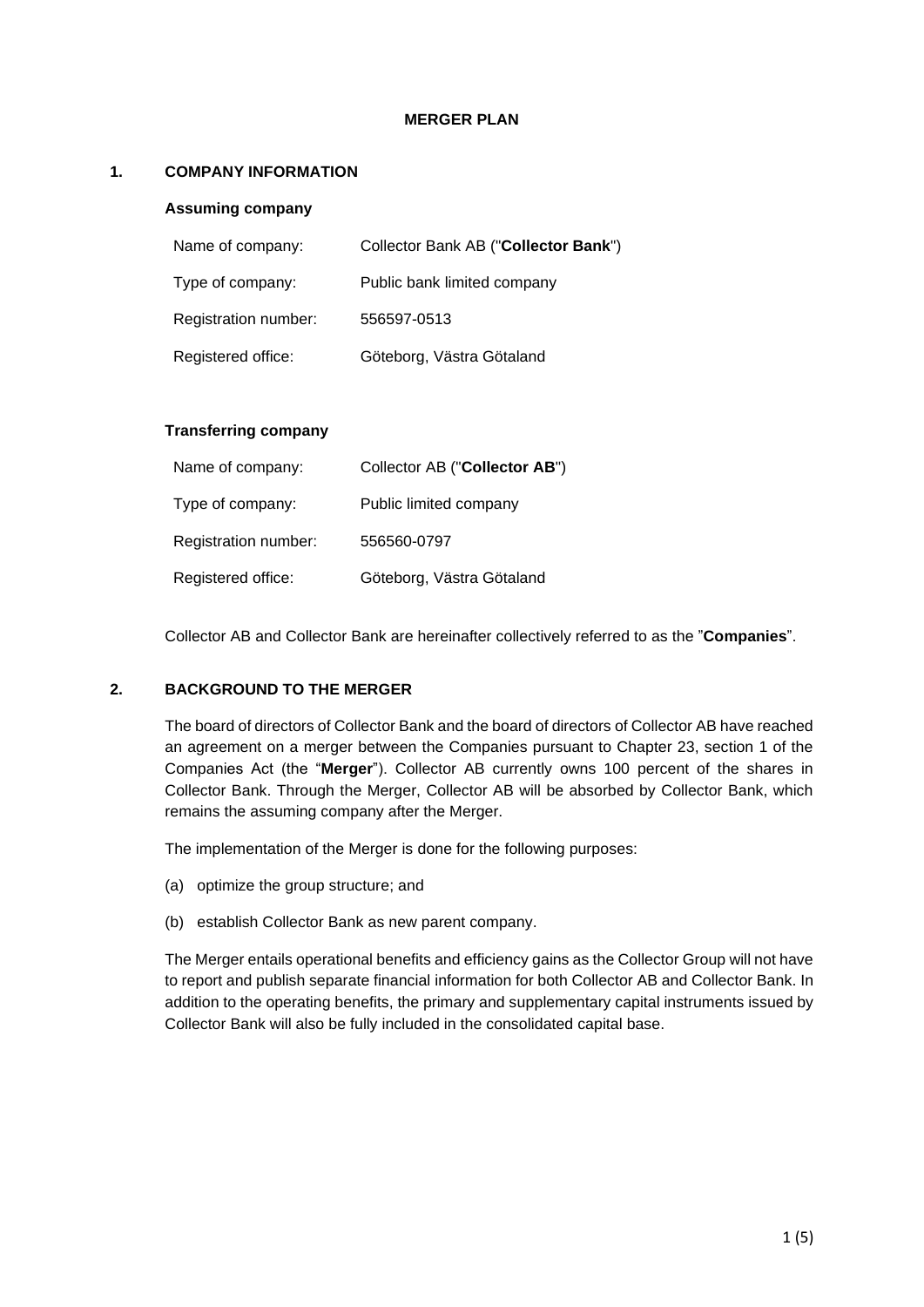All operations in the Collector Group remain unchanged after the Merger as all operating activities are currently conducted in Collector Bank, including its branches.

# **3. MERGER CONSIDERATION**

The merger consideration has been determined with the intention that each shareholder in Collector AB after the Merger shall own the same proportion of the total number of outstanding shares in Collector Bank after the Merger as he or she owns in Collector AB before the Merger. One (1) share in Collector AB will therefore entitle the shareholder to receive one (1) share in Collector Bank (the "**Merger Consideration**"). The Merger Consideration will consist of existing shares in Collector Bank (to enable an exchange ratio of 1:1, a general meeting of Collector Bank will resolve to the effect that the number of shares in Collector Bank will correspond to the number of shares in Collector AB at the time of the registration of the Merger). Since all of the assets in Collector AB will be transferred to Collector Bank through the Merger, the value of one (1) share in Collector Bank immediately after the registration of the Merger will correspond to the value of one (1) share in Collector AB immediately before registration of the Merger. Eligible to receive Merger Consideration will be the shareholders listed in Collector AB's share register as of the date of the Swedish Companies Registration Office's registration of the Merger.

The Merger takes place automatically and no action is required by the shareholders.

Unless otherwise is stated below, the Merger Consideration will be accounted for by Euroclear Sweden registering the number of shares in Collector Bank that accrue to each person entitled to such consideration on their securities account following the registration of the Merger with the Swedish Companies Registration Office. Meanwhile, his or hers' shareholding in Collector AB will be deregistered from the same account. Thus, the Merger Consideration will be distributed automatically and no actions will be required of Collector AB's shareholders in this regard. The new shares in Collector Bank that are issued entitle to rights, such as dividends, that accrue to shareholders from the date of registration of the shares with the Swedish Companies Registration Office. If the shares in Collector AB are pledged at the time of account of the Merger Consideration, as a result account shall be made to the pledge holder. If the shares in Collector AB are registered with a nominee, the account shall as a result be made to the nominee.

The registration of the Merger is expected to take place during the second half of 2022 (see section [5\)](#page-2-0).

# <span id="page-1-0"></span>**4. TERMS OF THE MERGER**

The implementation of the merger is conditional on:

- (a) that Collector AB's shareholders, at a general meeting of Collector AB, approve this merger plan;
- (b) that the holders of the bonds issued and outstanding by Collector Bank, at a bondholders meeting, pass the necessary resolutions required for the implementation of the Merger, including an amendment of the terms and conditions for the bonds, meaning that the Merger does not constitute a Change of Control in accordance with the terms and conditions for the bonds;
- (c) that all permits and approvals from the Swedish Financial Supervisory Authority necessary for the Merger have been obtained (see section 8);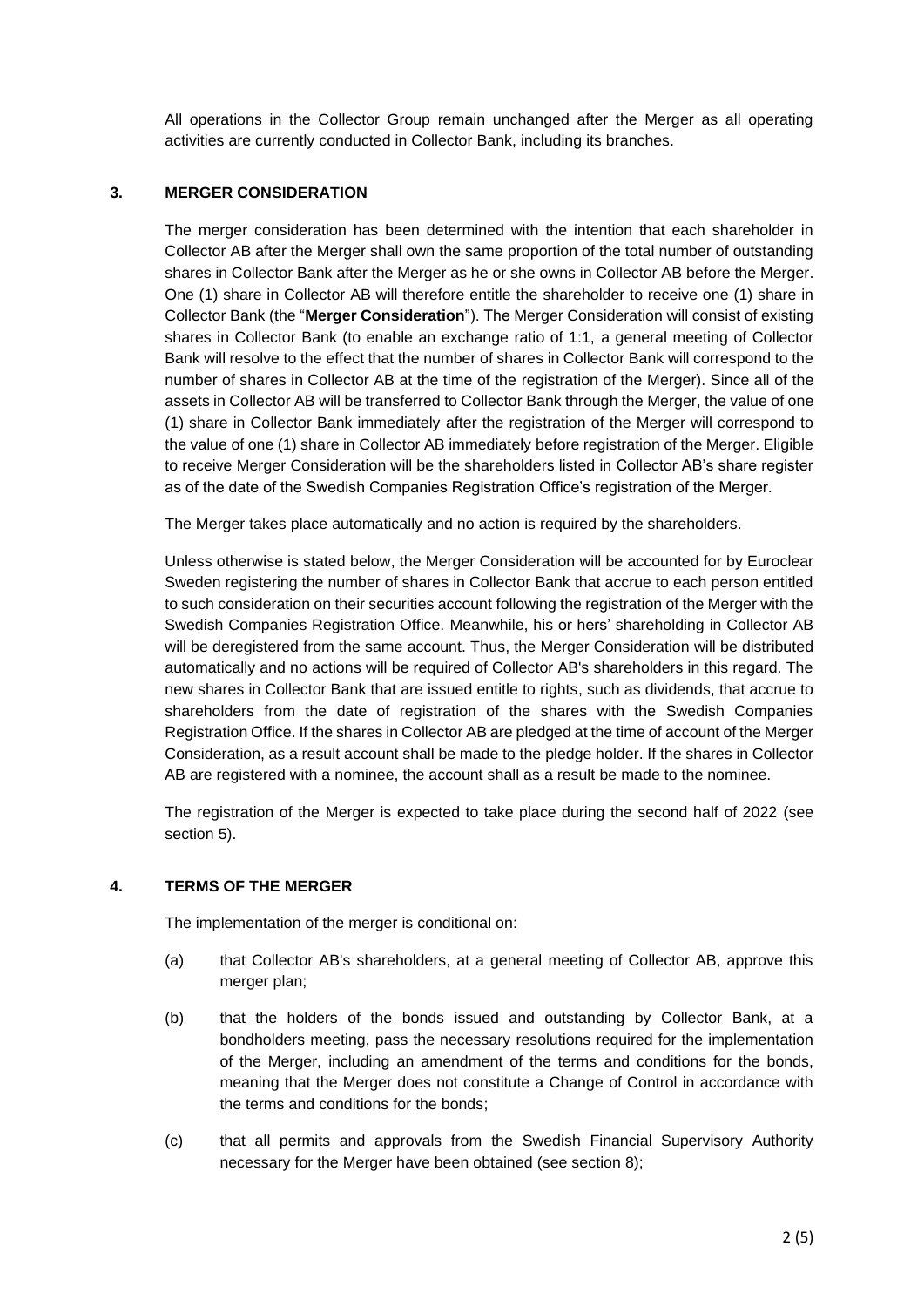- (d) that Nasdaq Stockholm has decided to admit the shares that constitute the Merger Consideration to trading on Nasdaq Stockholm; and
- (e) that the Merger is not completely or partially made impossible or substantially impeded by laws, judgements, government decisions or similar.

# <span id="page-2-0"></span>**5. SCHEDULED DATE FOR DISSOLUTION OF THE TRANSFERRING COMPANY**

Collector AB, as the transferring company, will be dissolved as soon as the Swedish Companies Registration Office has registered the application of completed merger, which is anticipated to occur during the second half of 2022.

# **6. RIGHTS OF HOLDERS OF SECURITIES WITH SPECIAL RIGHTS**

Collector AB has not issued any securities with special rights.

#### **7. FEES**

No separate fees shall be paid to the board of directors or the managing director as a result of the Merger. Payment shall me made to the auditors in respect of their special review as a result of the Merger for the time spent reviewing this merger plan.

# **8. REQUIREMENTS FOR APPROVAL FROM THE SWEDISH FINANCIAL SUPERVISORY AUTHORITY**

The Merger requires, as also stated in section [4,](#page-1-0) approval from the Swedish Financial Supervisory Authority in accordance with Chapter 10, section 20 of the Banking and Financing Business Act (2004:297). The Companies will jointly apply for permission from the Swedish Financial Supervisory Authority to execute the Merger. The application for permission to execute the Merger will be submitted as soon as possible after this merger plan has become effective in both Companies.

# **9. ARTICLES OF ASSOCIATION**

Collector Bank's articles of association in its wording after the execution of the Merger are attached to this merger plan, see Schedule 1.

#### **10. OTHER**

The chairman of the board of Collector AB and Collector Bank shall have the right to jointly make the minor changes to this merger plan that may prove necessary in connection with the registration of the merger plan or the Merger with the Swedish Companies Registration Office, or Euroclear Sweden in connection with the account of the Merger Consideration.

\_\_\_\_\_\_\_\_\_\_\_\_\_\_\_\_\_\_\_\_\_\_\_\_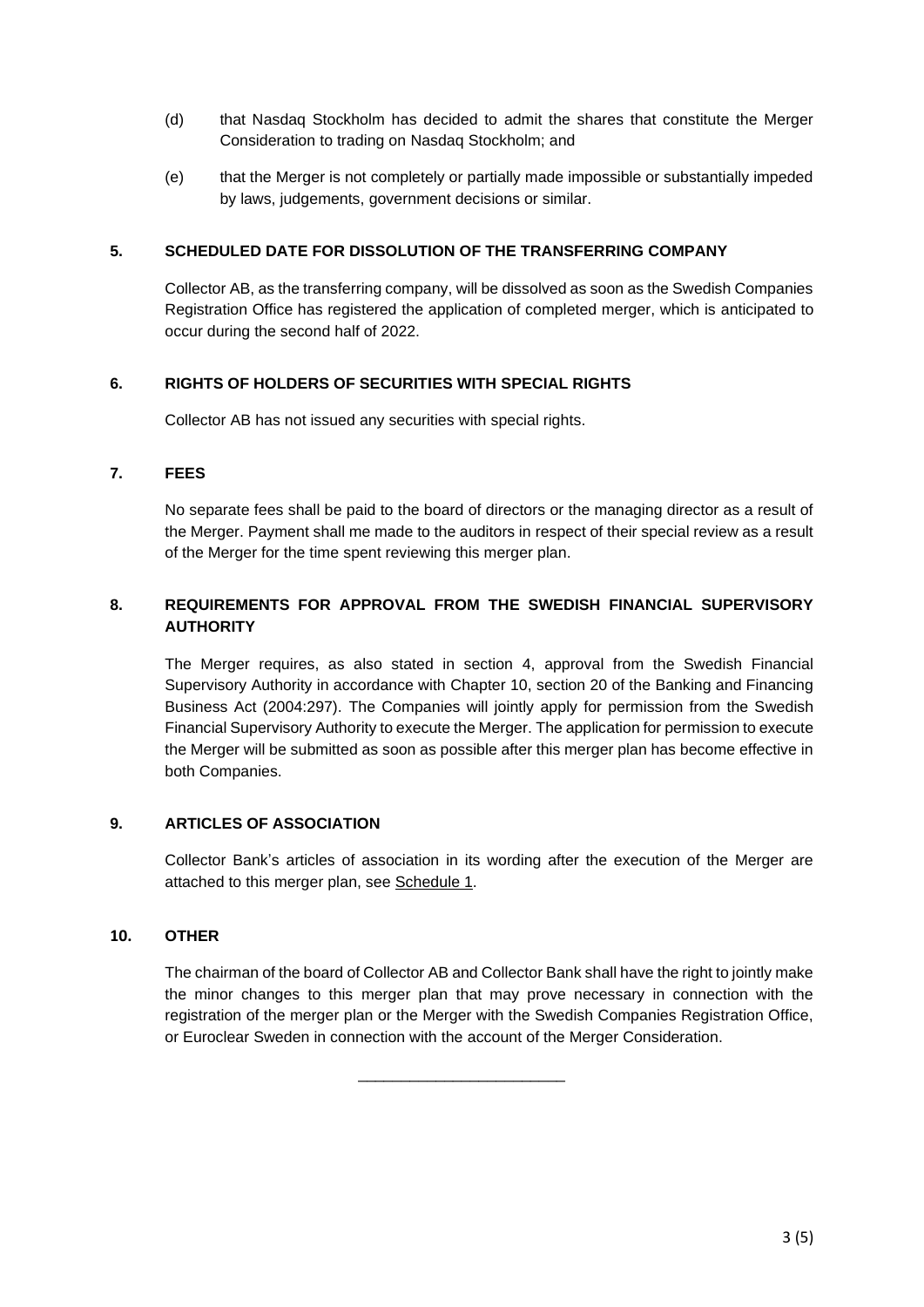# **LIST OF SCHEDULES**

- 1. Collector Bank's articles of association in its wording after the merger
- 2. Auditor's opinion according to Chapter 23, section 11 of the Swedish Companies Act regarding Collector AB
- 3. Auditor's opinion according to Chapter 23, section 11 of the Swedish Companies Act regarding Collector Bank
- 4. Annual report for Collector AB for the financial year 1 January 31 December 2018
- 5. Annual report for Collector AB for the financial year 1 January 31 December 2019
- 6. Annual report for Collector AB for the financial year 1 January 31 December 2020
- 7. Interim report for Collector AB for the period January December 2021
- 8. Annual report for Collector Bank for the financial year 1 January 31 December 2018
- 9. Annual report for Collector Bank for the financial year 1 January 31 December 2019
- 10. Annual report for Collector Bank for the financial year 1 January 31 December 2020
- 11. Interim report for Collector Bank for the period January December 2021